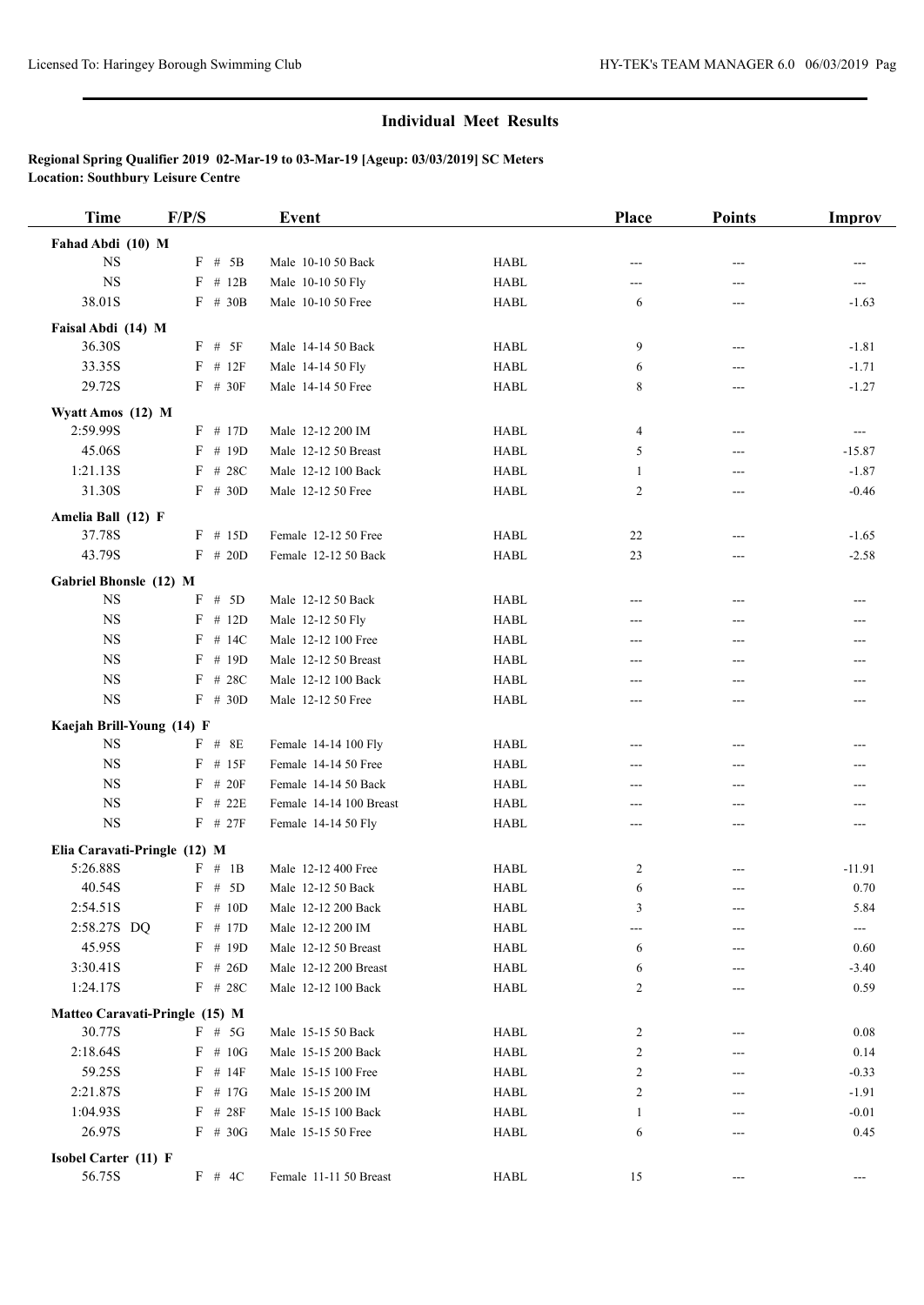| <b>Time</b>                  | F/P/S              | <b>Event</b>            |                                | Place          | <b>Points</b> | <b>Improv</b>                       |
|------------------------------|--------------------|-------------------------|--------------------------------|----------------|---------------|-------------------------------------|
| Selena Charalambous (9) F    |                    |                         |                                |                |               |                                     |
| 3:39.52S DQ                  | F # 2A             | Female 9-9 200 IM       | <b>HABL</b>                    | ---            | ---           | ---                                 |
| 3:14.03S                     | $F$ # $6A$         | Female 9-9 200 Free     | <b>HABL</b>                    | 4              | ---           |                                     |
| 3:50.94S                     | $F$ # 11A          | Female 9-9 200 Breast   | <b>HABL</b>                    | 2              | ---           |                                     |
| Emilio Christofis (11) M     |                    |                         |                                |                |               |                                     |
| 1:24.40S                     | $F$ # 14B          | Male 11-11 100 Free     | <b>HABL</b>                    | 19             | ---           | $-12.29$                            |
| Rosa Clare (12) F            |                    |                         |                                |                |               |                                     |
| 1:44.61S                     | $F$ # 22C          | Female 12-12 100 Breast | <b>HABL</b>                    | 15             | ---           | $-4.27$                             |
| 48.02S                       | $F$ # 27D          | Female 12-12 50 Fly     | <b>HABL</b>                    | 20             | ---           | 2.82                                |
| 1:23.84S                     | $F$ # 29C          | Female 12-12 100 Free   | <b>HABL</b>                    | 20             | ---           | 1.77                                |
| Aimee Clarke (12) F          |                    |                         |                                |                |               |                                     |
| 1:47.76S                     | $F$ # 22C          | Female 12-12 100 Breast | HABL                           | 16             | ---           | $-3.04$                             |
|                              |                    |                         |                                |                |               |                                     |
| Thomas Clayton (12) M        |                    |                         |                                |                |               |                                     |
| 3:30.08S                     | $F$ # 17D          | Male 12-12 200 IM       | <b>HABL</b>                    | 11             | ---           | $\hspace{0.05cm} \ldots$            |
| 48.71S                       | $F$ # 19D          | Male 12-12 50 Breast    | <b>HABL</b>                    | 9              | ---           | $-3.13$                             |
| Kezia Colton (10) F          |                    |                         |                                |                |               |                                     |
| 3:09.96S                     | $F$ # 2B           | Female 10-10 200 IM     | <b>HABL</b>                    | 6              | ---           | $\hspace{0.05cm}---\hspace{0.05cm}$ |
| 46.30S                       | F<br>$#$ 4B        | Female 10-10 50 Breast  | <b>HABL</b>                    | 3              | ---           | 0.45                                |
| 2:48.48S                     | # $6B$<br>F        | Female 10-10 200 Free   | <b>HABL</b>                    | 3              | ---           | 4.30                                |
| 39.83S                       | F<br># 27B         | Female 10-10 50 Fly     | <b>HABL</b>                    | 5              | ---           | 0.49                                |
| 1:15.55S                     | $F$ # 29A          | Female 10-10 100 Free   | <b>HABL</b>                    | $\overline{c}$ | ---           | $-0.84$                             |
| Gareth Davies (14) M         |                    |                         |                                |                |               |                                     |
| 30.74S                       | # 5F<br>F          | Male 14-14 50 Back      | <b>HABL</b>                    | $\overline{c}$ | ---           | $-1.64$                             |
| 1:15.54S                     | # 7E<br>F          | Male 14-14 100 Breast   | <b>HABL</b>                    | 2              | ---           | 0.20                                |
| 28.14S                       | F<br># 12F         | Male 14-14 50 Fly       | <b>HABL</b>                    | 2              | ---           | $-0.18$                             |
| 58.13S                       | $F$ # 14E          | Male 14-14 100 Free     | <b>HABL</b>                    | $\mathbf{1}$   | $---$         | 0.30                                |
| 2:22.95S                     | F<br># 17F         | Male 14-14 200 IM       | <b>HABL</b>                    | $\mathbf{1}$   | ---           | $-3.08$                             |
| 35.74S                       | F<br># 19F         | Male 14-14 50 Breast    | <b>HABL</b>                    | 1              | ---           | 0.21                                |
| 2:44.20S                     | #26F<br>F          | Male 14-14 200 Breast   | <b>HABL</b>                    | $\mathbf{1}$   | ---           | $-1.04$                             |
| 1:06.10S                     | $F$ # 28E          | Male 14-14 100 Back     | <b>HABL</b>                    | 1              | ---           | $-0.89$                             |
| Luke Ellingham (14) M        |                    |                         |                                |                |               |                                     |
| 39.54S                       | $_{\rm F}$<br># 5F | Male 14-14 50 Back      | <b>HABL</b>                    | 10             | ---           | ---                                 |
| 1:31.00S                     | $F$ # 7E           | Male 14-14 100 Breast   | ${\rm H}{\bf A}{\bf B}{\bf L}$ | $\,$ 8 $\,$    |               |                                     |
| 1:13.25S                     | F # 14E            | Male 14-14 100 Free     | <b>HABL</b>                    | 12             |               |                                     |
| 40.33S                       | F # 19F            | Male 14-14 50 Breast    | <b>HABL</b>                    | 4              |               |                                     |
| 32.08S                       | $F$ # 30F          | Male 14-14 50 Free      | <b>HABL</b>                    | 11             |               |                                     |
| Ocean Ellis-Carr (12) F      |                    |                         |                                |                |               |                                     |
| 1:34.35S                     | $F$ # 13C          | Female 12-12 100 Back   | <b>HABL</b>                    | 15             | ---           | 3.01                                |
| 35.86S                       | $F$ # 15D          | Female 12-12 50 Free    | <b>HABL</b>                    | 15             | ---           | $-1.13$                             |
| 41.96S                       | $F$ # 20D          | Female 12-12 50 Back    | HABL                           | 21             | ---           | $-0.03$                             |
| 42.63S                       | $F$ # 27D          | Female 12-12 50 Fly     | <b>HABL</b>                    | 15             |               | $-0.42$                             |
| 1:22.66S                     | $F$ # 29C          | Female 12-12 100 Free   | HABL                           | 18             | ---           | 0.44                                |
|                              |                    |                         |                                |                |               |                                     |
| Elena Eyres (12) F<br>54.78S | $F \# 4D$          | Female 12-12 50 Breast  | HABL                           | 22             |               | 2.41                                |
| 36.05S                       | $F$ # 15D          | Female 12-12 50 Free    | HABL                           |                | ---           | $-4.26$                             |
|                              |                    |                         |                                | 16             | ---           |                                     |
| 1:23.34S                     | $F$ # 29C          | Female 12-12 100 Free   | <b>HABL</b>                    | 19             | ---           | $-5.12$                             |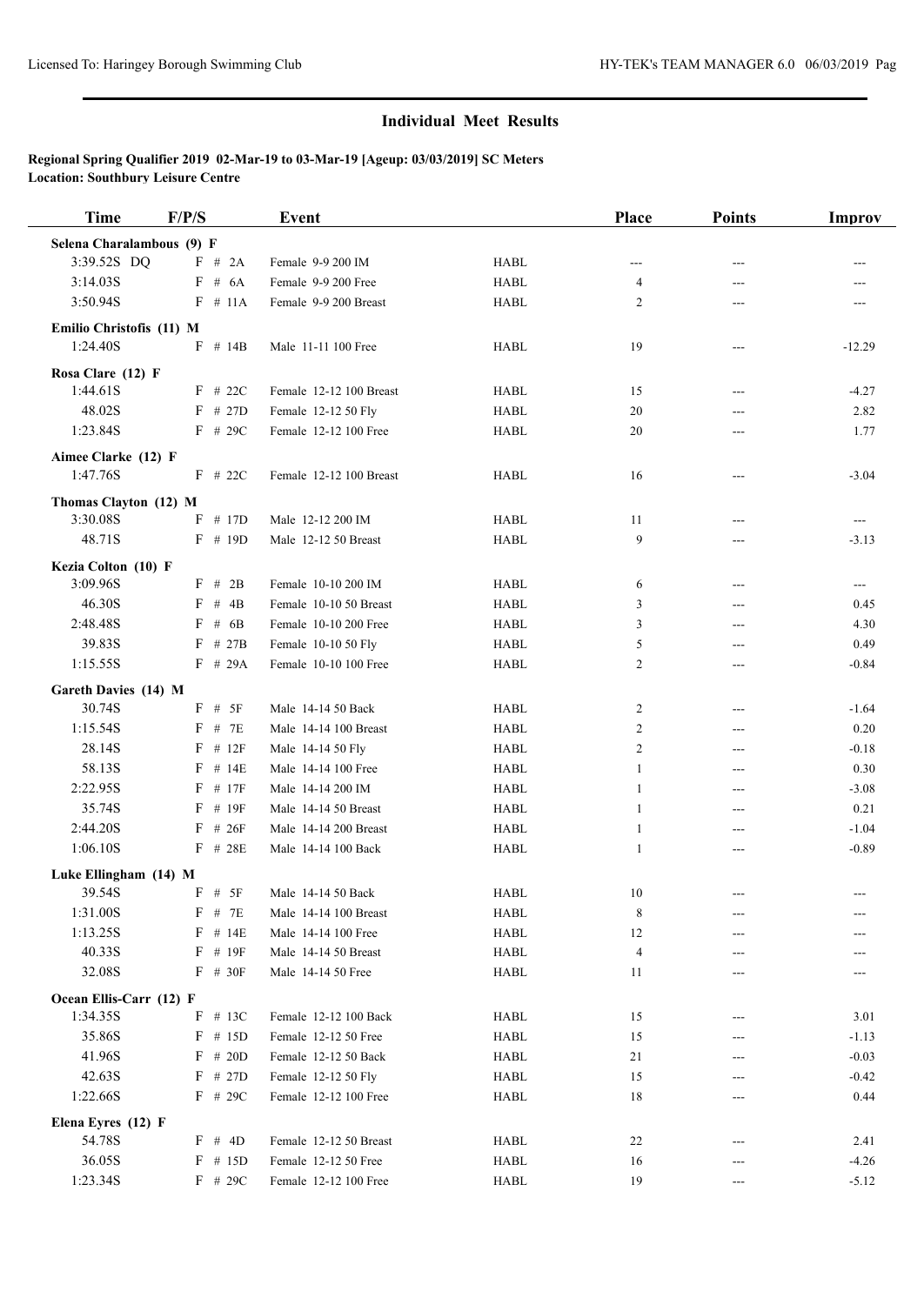| <b>Time</b>                  | F/P/S |              | Event                   |                                | Place          | <b>Points</b> | Improv   |
|------------------------------|-------|--------------|-------------------------|--------------------------------|----------------|---------------|----------|
| Adriana Fazzani (12) F       |       |              |                         |                                |                |               |          |
| 3:15.58S                     | F     | # $2D$       | Female 12-12 200 IM     | <b>HABL</b>                    | 16             | ---           | $-18.71$ |
| 46.19S                       | F     | # $4D$       | Female 12-12 50 Breast  | <b>HABL</b>                    | 15             | ---           | $-2.93$  |
| 3:01.20S                     | F     | # $6D$       | Female 12-12 200 Free   | <b>HABL</b>                    | 21             | $---$         | $-7.08$  |
| 3:30.15S                     | F     | # 11D        | Female 12-12 200 Breast | ${\rm H}{\bf A}{\bf B}{\bf L}$ | 6              | $---$         | 10.06    |
| 1:34.82S                     |       | $F$ # 13C    | Female 12-12 100 Back   | <b>HABL</b>                    | 16             | ---           | $-12.53$ |
| 37.26S                       |       | $F$ # 15D    | Female 12-12 50 Free    | <b>HABL</b>                    | 20             | ---           | $-0.25$  |
| Isabella Floriani (10) F     |       |              |                         |                                |                |               |          |
| 3:42.66S                     |       | $F \# 11B$   | Female 10-10 200 Breast | <b>HABL</b>                    | 5              | ---           | ---      |
| 1:34.69S                     |       | $F$ # 13A    | Female 10-10 100 Back   | <b>HABL</b>                    | $\tau$         | ---           | $-1.00$  |
| 37.78S                       |       | $F$ # 15B    | Female 10-10 50 Free    | <b>HABL</b>                    | 10             | ---           | ---      |
| Emma Frais (15) F            |       |              |                         |                                |                |               |          |
| 5:35.79S                     |       | $F$ # 16E    | Female 15-15 400 Free   | <b>HABL</b>                    | 6              | ---           | ---      |
| 40.06S                       |       | $F \# 20G$   | Female 15-15 50 Back    | <b>HABL</b>                    | 8              | ---           | 0.85     |
| 1:34.86S                     |       | $F$ # 22 $F$ | Female 15-15 100 Breast | <b>HABL</b>                    | 2              | ---           | 0.42     |
| Shakil Giordani (16) M       |       |              |                         |                                |                |               |          |
| 4:51.84S                     |       | $F$ # 24F    | Male 16 & Over 400 IM   | <b>HABL</b>                    | $\overline{c}$ | $---$         | $-11.77$ |
|                              |       |              |                         |                                |                |               |          |
| Georgia Greensmith (11) F    |       |              |                         |                                |                |               |          |
| 49.93S                       |       | F # 4C       | Female 11-11 50 Breast  | <b>HABL</b>                    | 10             | $---$         | 1.66     |
| 3:59.64S                     |       | $F$ # 11C    | Female 11-11 200 Breast | <b>HABL</b>                    | 8              | ---           | ---      |
| 37.34S                       |       | $F$ # 15C    | Female 11-11 50 Free    | <b>HABL</b>                    | 10             | ---           | $-5.97$  |
| <b>NS</b>                    |       | $F$ # 22B    | Female 11-11 100 Breast | <b>HABL</b>                    | ---            | ---           | $---$    |
| Maja Grzybek (11) F          |       |              |                         |                                |                |               |          |
| 3:00.28S                     |       | F # 6C       | Female 11-11 200 Free   | <b>HABL</b>                    | 10             | $---$         | ---      |
| 3:46.31S                     |       | $F$ # 11C    | Female 11-11 200 Breast | <b>HABL</b>                    | 7              | ---           | ---      |
| 35.69S                       | F     | # 15C        | Female 11-11 50 Free    | <b>HABL</b>                    | 4              | ---           | $-5.40$  |
| 43.32S                       | F     | # 20C        | Female 11-11 50 Back    | ${\rm H}{\bf A}{\bf B}{\bf L}$ | 8              | ---           | $-0.62$  |
| 1:46.03S                     | F     | # 22B        | Female 11-11 100 Breast | <b>HABL</b>                    | 9              | ---           | $-2.47$  |
| 42.86S                       | F     | # 27C        | Female 11-11 50 Fly     | <b>HABL</b>                    | 9              | $---$         | $-2.52$  |
| 1:21.39S                     |       | $F$ # 29B    | Female 11-11 100 Free   | <b>HABL</b>                    | 12             | $---$         | $-3.98$  |
| Lily Hallatt Wells (12) F    |       |              |                         |                                |                |               |          |
| <b>NS</b>                    | F     | # 4D         | Female 12-12 50 Breast  | <b>HABL</b>                    | ---            |               |          |
| <b>NS</b>                    |       | $F$ # 15D    | Female 12-12 50 Free    | HABL                           |                |               |          |
| <b>NS</b>                    |       | $F$ # 20D    | Female 12-12 50 Back    | HABL                           |                |               |          |
| <b>NS</b>                    |       | $F$ # 27D    | Female 12-12 50 Fly     | <b>HABL</b>                    |                |               |          |
| <b>NS</b>                    |       | $F$ # 29C    | Female 12-12 100 Free   | <b>HABL</b>                    | ---            | ---           |          |
| Gilbert Halton (10) M        |       |              |                         |                                |                |               |          |
| 2:06.00S DQ                  |       | F # 7A       | Male 10-10 100 Breast   | <b>HABL</b>                    | ---            |               |          |
| 58.40S                       |       | $F$ # 19B    | Male 10-10 50 Breast    | <b>HABL</b>                    | 14             |               |          |
| Arun Hamilton McMahon (13) M |       |              |                         |                                |                |               |          |
| 30.94S                       |       | $F$ # 5E     | Male 13-13 50 Back      | <b>HABL</b>                    | $\mathbf{1}$   |               | $-0.52$  |
| 1:24.40S                     |       | F # 7D       | Male 13-13 100 Breast   | <b>HABL</b>                    | $\overline{c}$ |               | 1.26     |
|                              |       |              |                         |                                |                |               |          |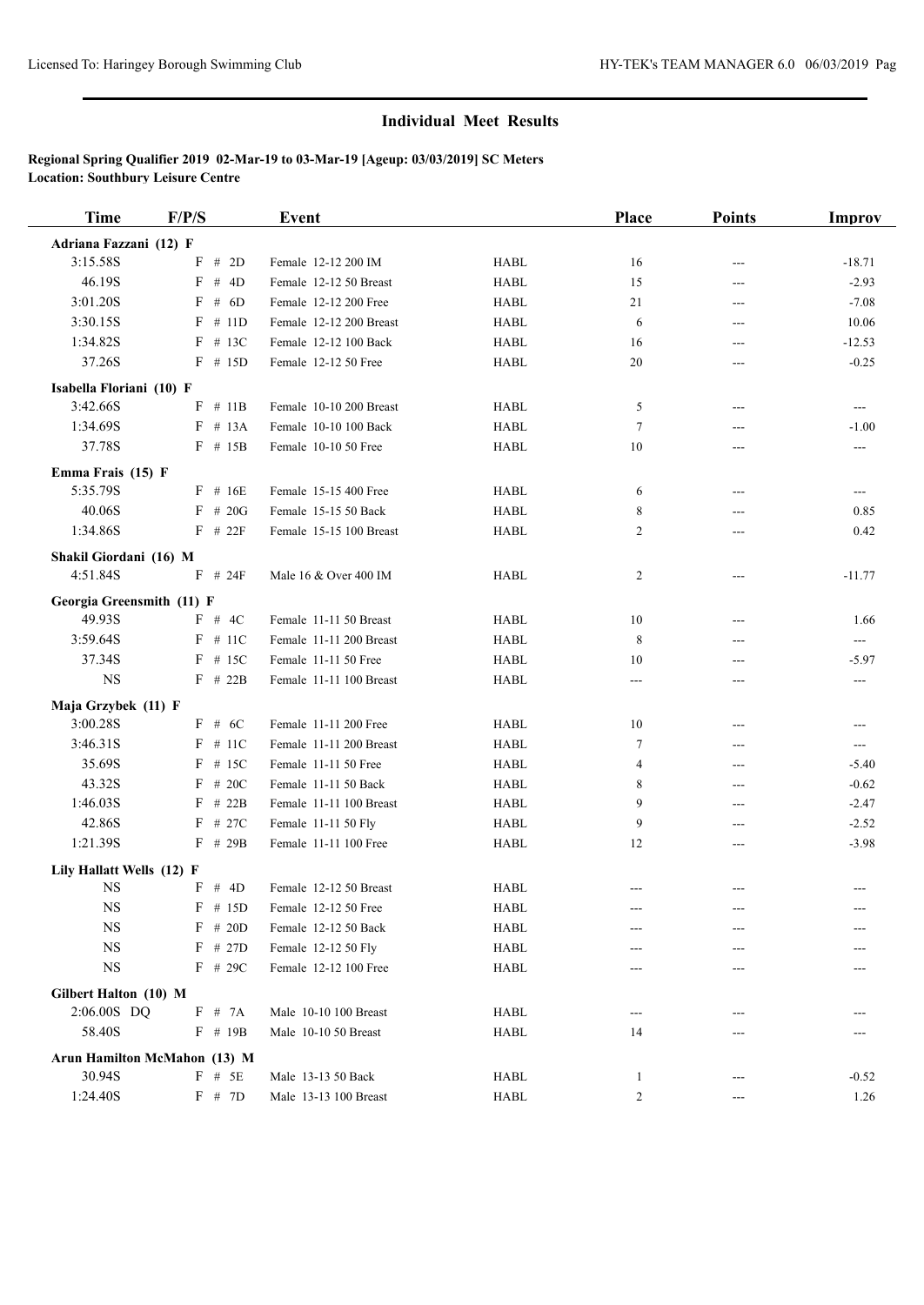| <b>Time</b>                   | F/P/S      | <b>Event</b>            |                                               | Place          | <b>Points</b> | <b>Improv</b>             |
|-------------------------------|------------|-------------------------|-----------------------------------------------|----------------|---------------|---------------------------|
| Stephen Harden Wilson (13) M  |            |                         |                                               |                |               |                           |
| 2:55.32S                      | $F$ # 17E  | Male 13-13 200 IM       | <b>HABL</b>                                   | 10             | ---           | $-5.17$                   |
| 44.81S                        | $F$ # 19E  | Male 13-13 50 Breast    | <b>HABL</b>                                   | 14             | ---           | $-0.53$                   |
| 2:34.80S                      | #21E<br>F  | Male 13-13 200 Free     | <b>HABL</b>                                   | 6              | ---           | $-4.58$                   |
| 3:34.18S DQ                   | $F$ # 26E  | Male 13-13 200 Breast   | <b>HABL</b>                                   | ---            | ---           | $\sim$                    |
| 1:19.53S                      | $F$ # 28D  | Male 13-13 100 Back     | <b>HABL</b>                                   | 4              | ---           | $-1.02$                   |
| 31.12S                        | $F$ # 30E  | Male 13-13 50 Free      | <b>HABL</b>                                   | 4              | ---           | $-0.27$                   |
| Josie Hesketh (10) F          |            |                         |                                               |                |               |                           |
| 1:26.67S                      | $F \# 13A$ | Female 10-10 100 Back   | HABL                                          | 3              | $---$         | $-6.08$                   |
| 36.68S                        | $F$ # 15B  | Female 10-10 50 Free    | <b>HABL</b>                                   | $\tau$         | ---           | $\qquad \qquad -\qquad -$ |
| 37.89S                        | $F \# 20B$ | Female 10-10 50 Back    | <b>HABL</b>                                   | 2              | ---           | $-2.09$                   |
| 1:46.62S                      | $F$ # 22A  | Female 10-10 100 Breast | <b>HABL</b>                                   | 8              | ---           | $\sim$ $\sim$             |
|                               |            |                         |                                               |                |               |                           |
| Hayden Hoole (15) M<br>30.80S | $F$ # 5G   | Male 15-15 50 Back      | <b>HABL</b>                                   | 3              | $---$         | $-0.31$                   |
| 1:18.00S                      | F<br># 7F  | Male 15-15 100 Breast   | <b>HABL</b>                                   | 1              | ---           | 0.66                      |
| 29.33S                        | F<br># 12G | Male 15-15 50 Fly       | <b>HABL</b>                                   | 2              | ---           | 0.93                      |
| 59.69S                        | F<br># 14F | Male 15-15 100 Free     | <b>HABL</b>                                   | $\overline{4}$ | ---           | 0.89                      |
| 35.08S                        | # 19G<br>F | Male 15-15 50 Breast    | <b>HABL</b>                                   | 1              | ---           | 0.58                      |
| 1:06.58S                      | $F$ # 23F  | Male 15-15 100 Fly      | <b>HABL</b>                                   | 1              | ---           | $-0.96$                   |
| 26.63S                        | $F$ # 30G  | Male 15-15 50 Free      | <b>HABL</b>                                   | $\overline{4}$ | ---           | $-0.01$                   |
|                               |            |                         |                                               |                |               |                           |
| Alejandro Isaza Ocampo (17) M |            |                         |                                               |                |               |                           |
| 2:25.42S                      | $F$ # 3H   | Male 16 & Over 200 Fly  | <b>HABL</b><br>${\rm H}{\bf A}{\bf B}{\bf L}$ | 3              | $---$         | $-0.24$                   |
| 30.43S                        | $F$ # 5H   | Male 16 & Over 50 Back  |                                               | 3              | ---           | 0.84                      |
| 2:08.41S<br>1:04.60S          | $F$ # 21H  | Male 16 & Over 200 Free | <b>HABL</b>                                   | 4              | ---           | 0.23                      |
|                               | $F$ # 23G  | Male 16 & Over 100 Fly  | <b>HABL</b>                                   | 4              | ---           | 2.66                      |
| Tatiana Isaza Ocampo (13) F   |            |                         |                                               |                |               |                           |
| 1:20.47S                      | $F$ # 13D  | Female 13-13 100 Back   | <b>HABL</b>                                   | 8              | $---$         | $-0.85$                   |
| 32.42S                        | $F$ # 15E  | Female 13-13 50 Free    | <b>HABL</b>                                   | 8              | ---           | $-0.26$                   |
| 2:56.50S                      | # 25E<br>F | Female 13-13 200 Back   | <b>HABL</b>                                   | 6              | ---           | $-9.61$                   |
| 1:11.96S                      | $F$ # 29D  | Female 13-13 100 Free   | <b>HABL</b>                                   | 11             | ---           | 1.45                      |
| Faith Jones (13) F            |            |                         |                                               |                |               |                           |
| 2:48.75S                      | $F$ # 6E   | Female 13-13 200 Free   | <b>HABL</b>                                   | 14             |               | $---$                     |
| 1:36.75S DQ                   | $F \# 8D$  | Female 13-13 100 Fly    | HABL                                          |                |               |                           |
| 35.48S                        | $F$ # 15E  | Female 13-13 50 Free    | HABL                                          | 21             |               | $-2.89$                   |
| 40.64S                        | $F$ # 20E  | Female 13-13 50 Back    | <b>HABL</b>                                   | 11             |               | $-5.02$                   |
| Leila Mentesh (15) F          |            |                         |                                               |                |               |                           |
| <b>NS</b>                     | $F$ # 25G  | Female 15-15 200 Back   | HABL                                          |                |               |                           |
| <b>NS</b>                     | $F$ # 27G  | Female 15-15 50 Fly     | HABL                                          |                |               |                           |
| $_{\rm NS}$                   | $F$ # 29F  | Female 15-15 100 Free   | HABL                                          |                |               |                           |
| Jonah Moss (10) M             |            |                         |                                               |                |               |                           |
| 54.42S DQ                     | $F \# 5B$  | Male 10-10 50 Back      | HABL                                          | ---            |               |                           |
| 55.27S                        | $F$ # 12B  | Male 10-10 50 Fly       | <b>HABL</b>                                   | 14             |               |                           |
| Alexander Mulvihill (12) M    |            |                         |                                               |                |               |                           |
| 3:34.30S                      | $F$ # 26D  | Male 12-12 200 Breast   | HABL                                          | 8              |               | $-3.25$                   |
| 1:34.14S                      | $F$ # 28C  | Male 12-12 100 Back     | HABL                                          | 7              | ---           | 5.83                      |
| 37.88S                        | $F$ # 30D  | Male 12-12 50 Free      | HABL                                          | 11             |               | 1.44                      |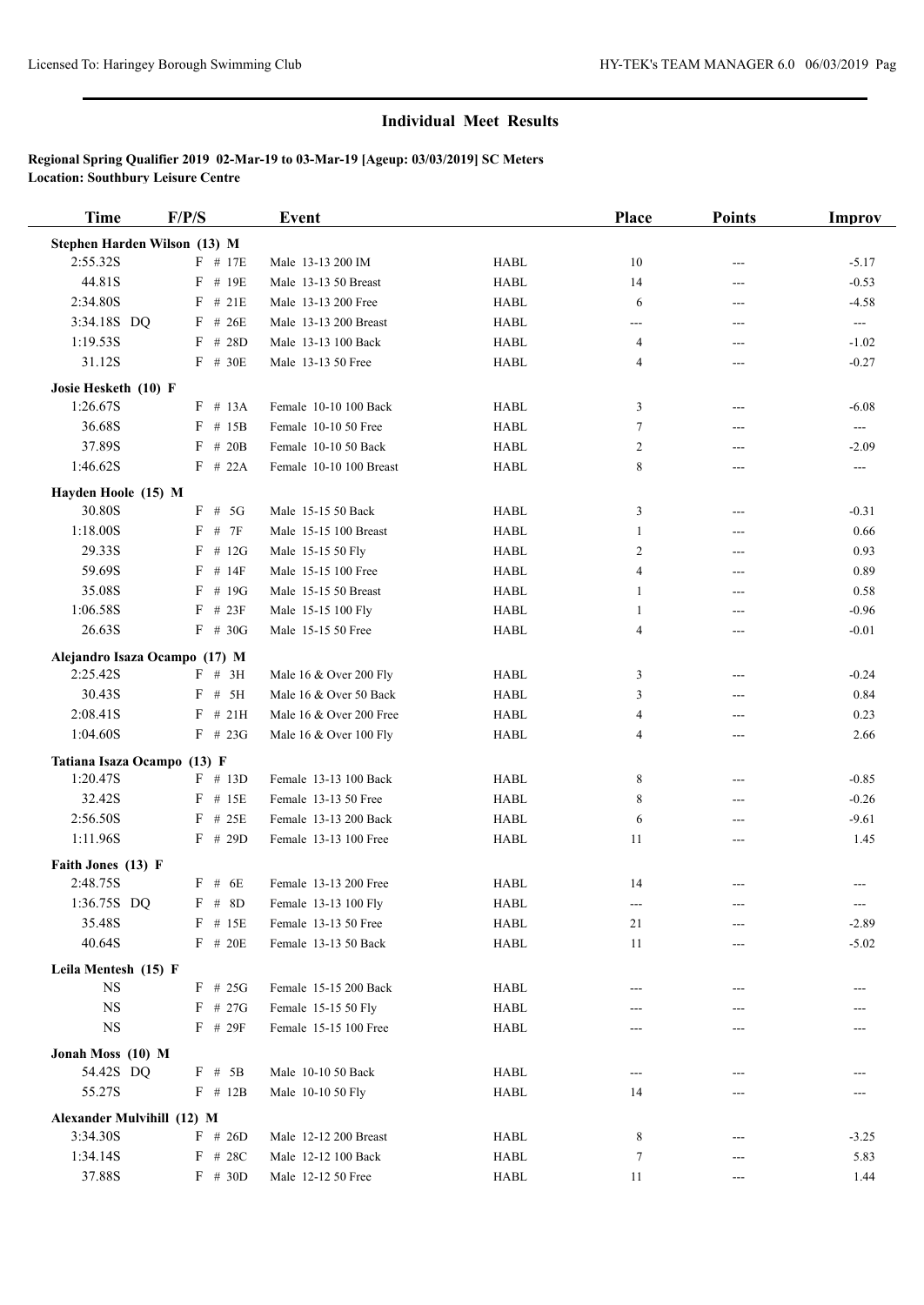| <b>Time</b>                | F/P/S        | Event                       |                                | Place          | <b>Points</b> | <b>Improv</b> |
|----------------------------|--------------|-----------------------------|--------------------------------|----------------|---------------|---------------|
| Dina Paduraru (15) F       |              |                             |                                |                |               |               |
| 41.29S                     | $F$ # 4G     | Female 15-15 50 Breast      | <b>HABL</b>                    | $\overline{c}$ | $---$         | 1.33          |
| 1:24.75S                   | # 13F<br>F   | Female 15-15 100 Back       | <b>HABL</b>                    | 9              | ---           | 1.87          |
| 31.43S                     | $F$ # 15G    | Female 15-15 50 Free        | <b>HABL</b>                    | 9              | ---           | 0.49          |
| Rose Pepperday (18) F      |              |                             |                                |                |               |               |
| 2:21.35S                   | # 6H<br>F    | Female 16 & Over 200 Free   | <b>HABL</b>                    | 3              | $---$         | 3.86          |
| 30.18S                     | F<br># 15H   | Female 16 & Over 50 Free    | <b>HABL</b>                    | 5              | ---           | 0.01          |
| 4:52.52S                   | $F$ # 16F    | Female 16 & Over 400 Free   | <b>HABL</b>                    | 2              | $---$         | 5.89          |
| 1:24.92S                   | $F$ # 22G    | Female 16 & Over 100 Breast | <b>HABL</b>                    | 3              | ---           | 1.55          |
| 2:37.15S                   | $F$ # 25H    | Female 16 & Over 200 Back   | <b>HABL</b>                    | 4              | ---           | $-0.79$       |
| 1:04.94S                   | $F$ # 29G    | Female 16 & Over 100 Free   | <b>HABL</b>                    | 6              | ---           | 0.85          |
| Francesca Rattigan (11) F  |              |                             |                                |                |               |               |
| 1:30.02S                   | $F$ # 13B    | Female 11-11 100 Back       | <b>HABL</b>                    | 4              | $---$         | $-9.61$       |
| 33.74S                     | $F$ # 15C    | Female 11-11 50 Free        | <b>HABL</b>                    | $\overline{c}$ | ---           | $-1.34$       |
| 40.10S                     | F<br># 20C   | Female 11-11 50 Back        | <b>HABL</b>                    | 5              | ---           | $\sim$        |
| 40.51S                     | F<br># 27C   | Female 11-11 50 Fly         | <b>HABL</b>                    | 5              | ---           | 0.91          |
| 1:19.36S                   | $F$ # 29B    | Female 11-11 100 Free       | <b>HABL</b>                    | 8              | ---           | $-0.37$       |
| Luca Ridard (11) M         |              |                             |                                |                |               |               |
| 2:55.00S                   | $F$ # 17C    | Male 11-11 200 IM           | <b>HABL</b>                    | 5              | ---           | $-3.25$       |
| 2:34.05S                   | $F$ # 21C    | Male 11-11 200 Free         | <b>HABL</b>                    | $\overline{4}$ | $---$         | 3.27          |
| 1:25.99S                   | $F$ # 28B    | Male 11-11 100 Back         | ${\rm H}{\bf A}{\bf B}{\bf L}$ | 7              | ---           | 3.70          |
| 32.72S                     | $F \# 30C$   | Male 11-11 50 Free          | <b>HABL</b>                    | 5              | ---           | 0.86          |
| Kelton Ryland (16) F       |              |                             |                                |                |               |               |
| 5:42.57S                   | $F$ # 9F     | Female 16 & Over 400 IM     | <b>HABL</b>                    | $\overline{c}$ | $---$         | 12.12         |
| 30.14S                     | $F$ # 15H    | Female 16 & Over 50 Free    | ${\rm H}{\bf A}{\bf B}{\bf L}$ | 3              | ---           | 0.74          |
| Sasha Shute (17) F         |              |                             |                                |                |               |               |
| 1:12.60S                   | $F$ # 8G     | Female 16 & Over 100 Fly    | <b>HABL</b>                    | 3              | $---$         | $-0.40$       |
| 1:10.75S                   | $F$ # 13G    | Female 16 & Over 100 Back   | <b>HABL</b>                    | 1              | $---$         | $-0.29$       |
| 29.91S                     | $F$ # 15H    | Female 16 & Over 50 Free    | <b>HABL</b>                    | $\overline{2}$ | $---$         | $-0.26$       |
| $_{\rm NS}$                | $F$ # 20H    | Female 16 & Over 50 Back    | <b>HABL</b>                    | ---            | ---           | $\sim$        |
| 31.82S                     | # 27H<br>F   | Female 16 & Over 50 Fly     | <b>HABL</b>                    | 3              | ---           | $-1.69$       |
| 1:04.65S                   | $F$ # 29G    | Female 16 & Over 100 Free   | <b>HABL</b>                    | 5              | ---           | $-2.62$       |
| Rowan Stevenson (13) F     |              |                             |                                |                |               |               |
| 47.75S DQ                  | $F$ # 4E     | Female 13-13 50 Breast      | <b>HABL</b>                    | ---            | ---           | ---           |
| 2:53.03S                   | $F$ # 6E     | Female 13-13 200 Free       | <b>HABL</b>                    | 16             |               | $-7.25$       |
| 1:28.76S                   | $F$ # 13D    | Female 13-13 100 Back       | <b>HABL</b>                    | 13             | ---           | $-0.19$       |
| 33.55S                     | $F$ # 15E    | Female 13-13 50 Free        | HABL                           | 15             |               | $-1.57$       |
| Fabienne Valancogne (14) F |              |                             |                                |                |               |               |
| 40.10S                     | $F$ # 27 $F$ | Female 14-14 50 Fly         | <b>HABL</b>                    | 9              |               | $-0.35$       |
| 1:14.43S                   | $F$ # 29E    | Female 14-14 100 Free       | HABL                           | 13             | ---           | 4.08          |
| Gael Vazquez Tunez (12) M  |              |                             |                                |                |               |               |
| 2:48.96S                   | $F$ # 10D    | Male 12-12 200 Back         | <b>HABL</b>                    | 1              | ---           | $-11.51$      |
| 1:10.87S                   | $F$ # 14C    | Male 12-12 100 Free         | <b>HABL</b>                    | 4              | ---           | 0.41          |
| 3:11.76S                   | $F$ # 26D    | Male 12-12 200 Breast       | <b>HABL</b>                    | 2              | ---           | $-12.93$      |
| 32.20S                     | $F$ # 30D    | Male 12-12 50 Free          | HABL                           | 4              | ---           | $-0.35$       |
|                            |              |                             |                                |                |               |               |